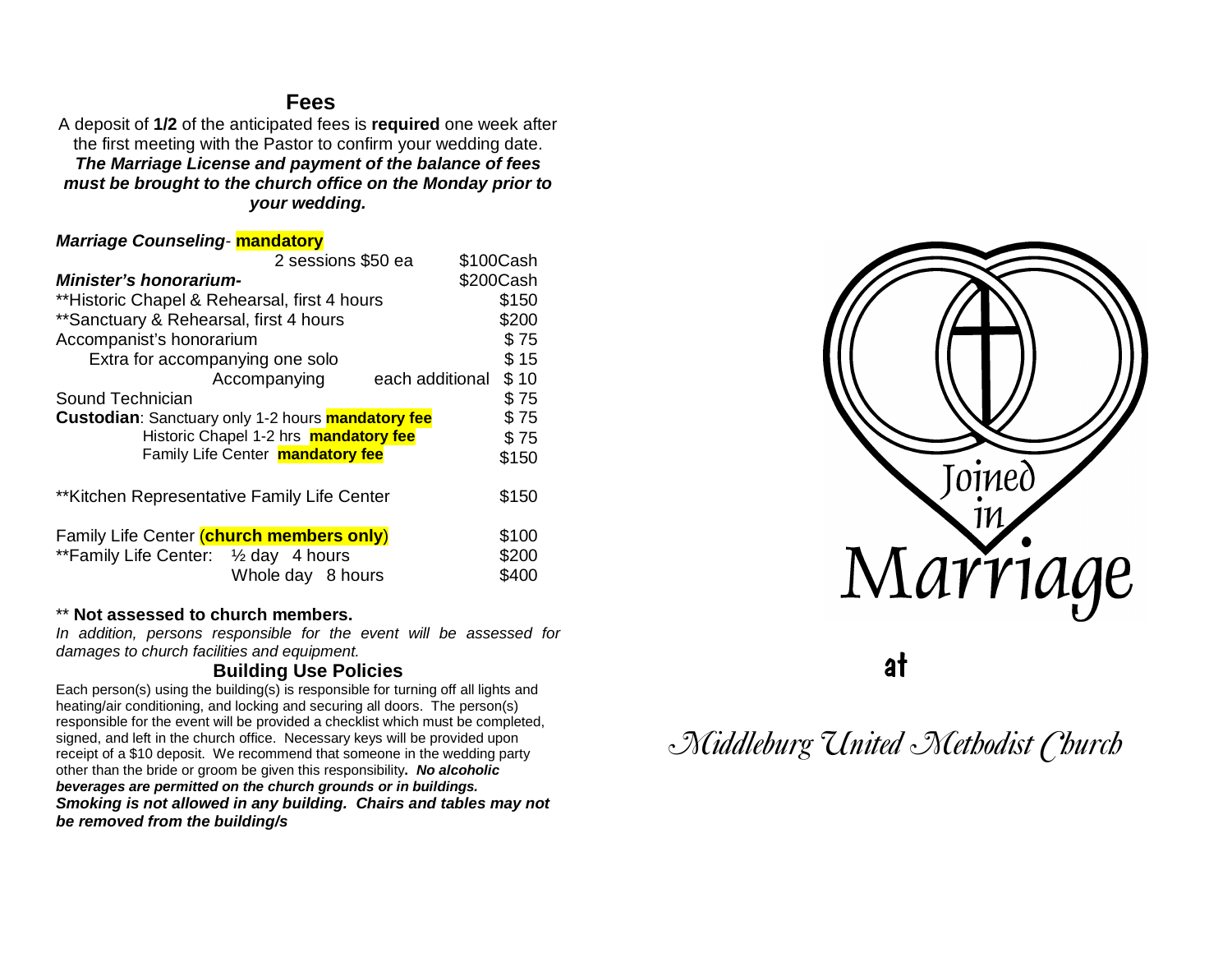If you have any questions which have not been addressed in this booklet, the Minister will be happy to answer them for you.

## **Contents**

| The Church Ceremony              | $\overline{2}$ |
|----------------------------------|----------------|
| The Minister                     | 2              |
| <b>Your Wedding Arrangements</b> | 3              |
| Music                            | 4              |
| <b>Decorations and Flowers</b>   | 5              |
| Photography                      | 6              |
| Reception                        | 6              |
| Fees                             |                |

Middleburg United Methodist Church 3925 Main Street Middleburg, Florida 32068 (904) 282-5589



# **Photography**

It is the responsibility of the bride and/or groom to instruct the photographer and congregation (generally through the ushers) that no flash pictures are permissible in the Sanctuary after the processional. This is to maintain the sacredness of the ceremony. Two or three time exposures may be taken by the photographer unobtrusively from the rear of the Sanctuary during the ceremony only so long as they do not interfere with the guests attending the ceremony, or detract from the atmosphere of worship. Immediately following the ceremony, the wedding party may return to the Sanctuary for pictures.

A video tape of the ceremony may be made only with prior approval of the Minister and the attendance of the photographer at the wedding rehearsal.



Wedding receptions may be held in the Family Life Center. Arrangements for receptions must be made when scheduling the wedding ceremony. The use of alcoholic beverages and tobacco are prohibited on church property and members of the wedding party will refrain from the use of alcohol prior to both the rehearsal and the wedding. It is the responsibility of the bride and groom to inform all members of the wedding party to these regulations.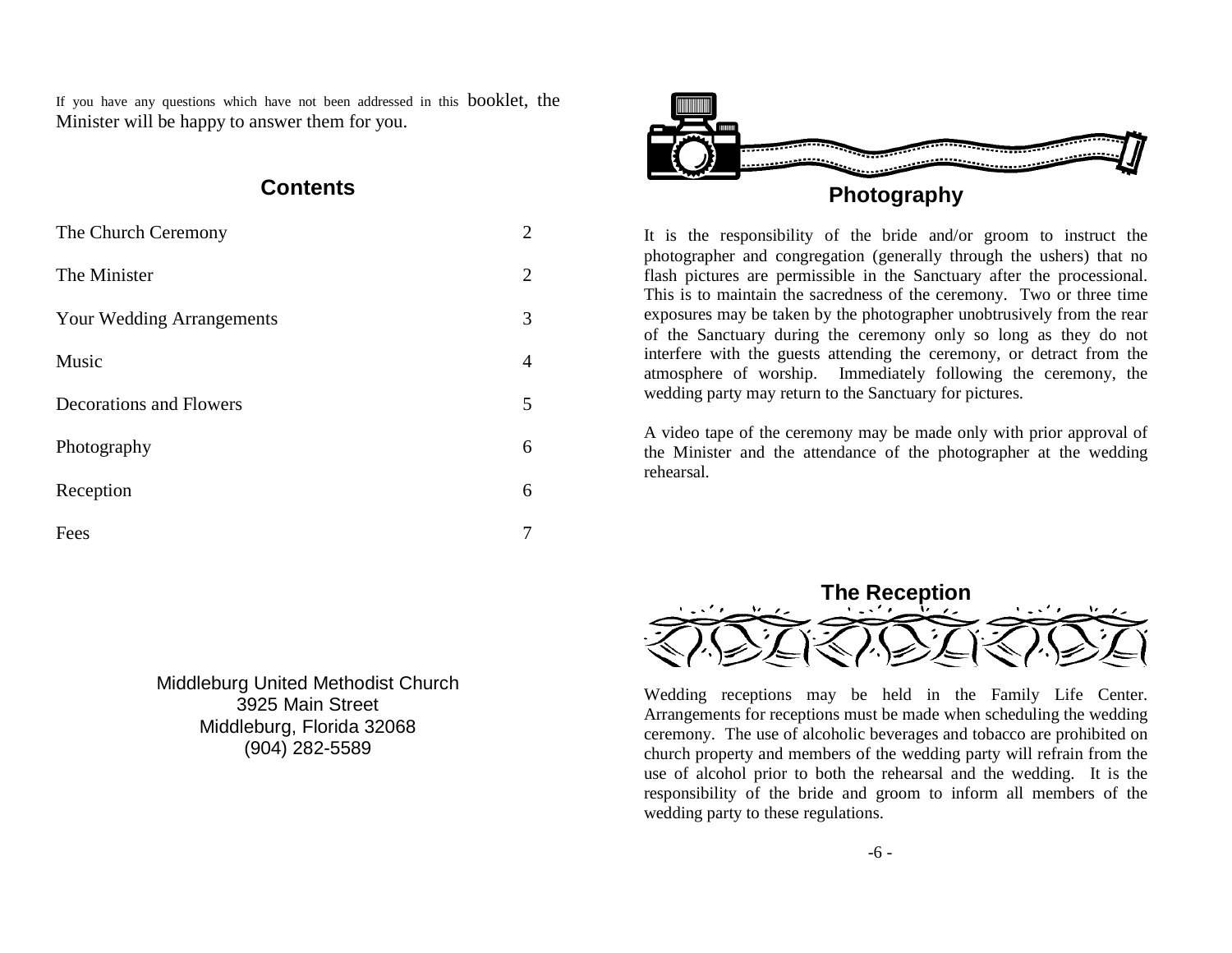# **Decorations and Flowers**

In the worship setting of the Sanctuary, there exists a dignity and beauty which speaks of the presence of God. A minimum of decorations is required and this should be carefully planned. It is the responsibility of the bride's family to arrange with a florist for floral arrangements.

Sanctuary furnishings are not to be rearranged or removed without prior discussion with, and approval of, the Minister. Construction of unique or artificial settings is not permissible. All decorations, properties, and items not owned by the church must be removed from the building immediately following the wedding ceremony. The florist and/or bride/groom are responsible for any damage which results from decorating. No tacks, nails, screws, or other objects (including tape) shall be driven or used on the walls, floors, pews, or other furnishings.

The flowers, palms, potted greenery, or standing candelabra should be placed so as not to hide the altar. As in all church decorating, everything should be arranged to direct attention toward the altar. No decorations shall be placed on the altar other than the regular altar floral arrangements or a small unity candle.

Candles for the church candelabras are provided by the church. When lighted candles are used in addition to those provided by the church, the holders must be protected so there will be no drippings on the floor or furnishings. Due to the draft caused by air conditioning, metal encased candles are highly recommended.

Rice and/or confetti are not to be thrown in or around any church buildings. Rice creates a considerable hazard of slipping and falling, is harmful to birds and requires increased custodial time for clean-up, however birdseed is acceptable as well as bubble bottles.



# **The Church Ceremony**

One of the loveliest and most meaningful occasions in the lives of two people is their wedding. We are pleased that you have chosen to be married here, at Middleburg United Methodist Church, for we consider the wedding ceremony to be a sacred experience, instituted of God, and blessed by our Lord Jesus Christ. We want to join you in making your wedding a beautiful and memorable experience.

A wedding is only the first step into marriage. Its vows of love can be given and received in a few moments, but it takes a lifetime to carry out a marriage "for better or worse, for richer or for poorer, in sickness and in health, until we are parted by death." The marriage begins the day of your wedding, but is lived out as two people share their joys, comfort each other in sorrow and love, and cherish each other in all the experiences of life.

A wedding is precious. There is something of the infinite in it. It must be reverent and wholehearted even when it is simple. The sacredness of the wedding vows should be matched by a serious spirit and joyous dedication. Your marriage is a three way union – the two of you and Jesus Christ, our Lord.

As you plan your wedding ceremony, we want to help you transform that ceremony from words nervously spoken into life long vows that are joyously shared! God bless you in the establishment of your new Christian home.

# **The Minister**

The Pastor of Middleburg United Methodist Church will officiate at **all**  weddings, unless other arrangements are made in advance.\* The Minister does require pre-marital counseling with the couple in advance of the wedding. Details of the service will be discussed as well as the policies of the church concerning the wedding. \* If the clergy is not United Methodist, then the Pastor will officiate and the visiting clergy will be a guest of the Wedding couple.